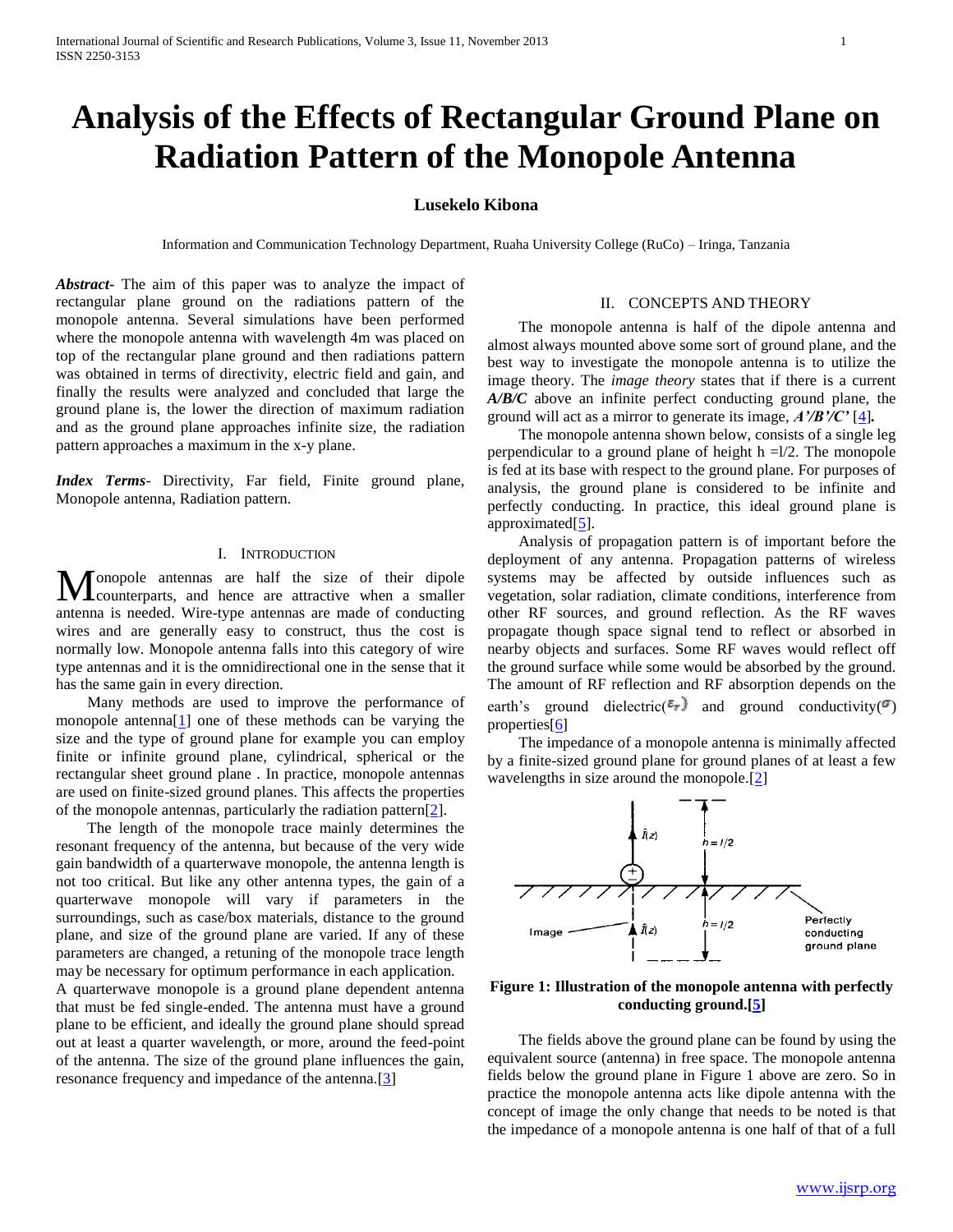dipole antenna. For a quarter-wave monopole  $(l=0.25^*$   $\lambda$ ), the impedance is half of that of a half-wave dipole.

 From the concept that the size and type of ground affects the radiation intensity, the radiation intensity of the monopole antenna with the ground being finite and rectangular in shape can be derived through the following formulae:

The electric field intensity:  
\n
$$
E_{\theta} \approx \frac{jnl_{o}e^{j\beta r}}{2\pi r} \left( \frac{\cos(\beta l cos \theta) - \cos(\beta l)}{sin \theta} \right)
$$
\n(1)

Where:

$$
E_{\theta}
$$
 = Electric field intensity

$$
n = Inttrinsic impedance = \sqrt{\frac{\mu}{\varepsilon}} = 120\pi \sqrt{\frac{\mu_o}{\varepsilon_o}}
$$

 $\beta =$  phase constant or wave number =  $2\pi$ /waveleng**Figure 2:** The rectangular ground plane and the monopole **antenna placed above it.**  $r = radius$ 

(approximately 74 MHz).

 $I<sub>o</sub> = Maximum possible current$  $l = length of the monopole antenna$ 

Magnetic field intensity of the monopole antenna in ground plane is given by:

$$
H_{\emptyset} = \frac{E_{\theta}}{n} = \frac{jI_{o}e^{j\beta r}}{2\pi r} \left( \frac{\cos(\beta l cos \theta) - \cos(\beta l)}{sin \theta} \right)
$$

The average power density also known as Poynting vector is given by:

$$
S_{av} = \frac{1}{2} * R_e (E_{\theta} \times H_{\phi}^*) =
$$
  

$$
\hat{r} \frac{n l_o^2}{8 \pi^2 r^2} \left( \frac{\cos(\beta l \cos \theta) - \cos(\beta l)}{\sin \theta} \right)^2
$$

Finally the radiation intensity is found from the following relation:

$$
U = r^2 \times S_{av} =
$$

$$
\frac{n l_o^2}{8\pi^2 r^2} \left( \frac{\cos(\beta l \cos \theta) - \cos(\beta l)}{\sin \theta} \right)^2
$$

Directivity is found by:

$$
D = \frac{4\pi U(\theta, \phi)}{\int_0^{2\pi} \int_0^{\pi} U \sin\theta \, d\theta \, d\phi} \tag{5}
$$

Where  $U=$  radiation intensity found on equation (4) above.

III. METHODOLOGY A quarter wave monopole antenna on a finite rectangular ground plane is constructed and simulated. The rectangular plane ground was assumed to have a circumference of three wavelengths, and the wire has a radius of 1 *×* 10*−*5 of a wavelength. The free space wavelength was chosen as 4 m



# **Figure 3: The rectangular ground plane with the monopole antenna placed at the center above it.**

 So the set up was done by considering the quarter wavelength monopole antenna with wavelength taken as 4m for free space and the frequency(f=c0/wavelength) was found with the dimensions of rectangle assumed and varied(height and width), the total source of power was set to 2W. And the pattern radiation analysis was taken for far field.

Two planes of magnetic symmetry were defined with  $x=0$ and y=0 planes, while in Z-plane, no symmetry was defined because it the one in which our monopole antenna stands or pointing.

# IV. RESULTS AND DISCUSSION

 The following results were obtained after careful simulations using FEKO software in which the ground plane which was rectangular ground plane were defined.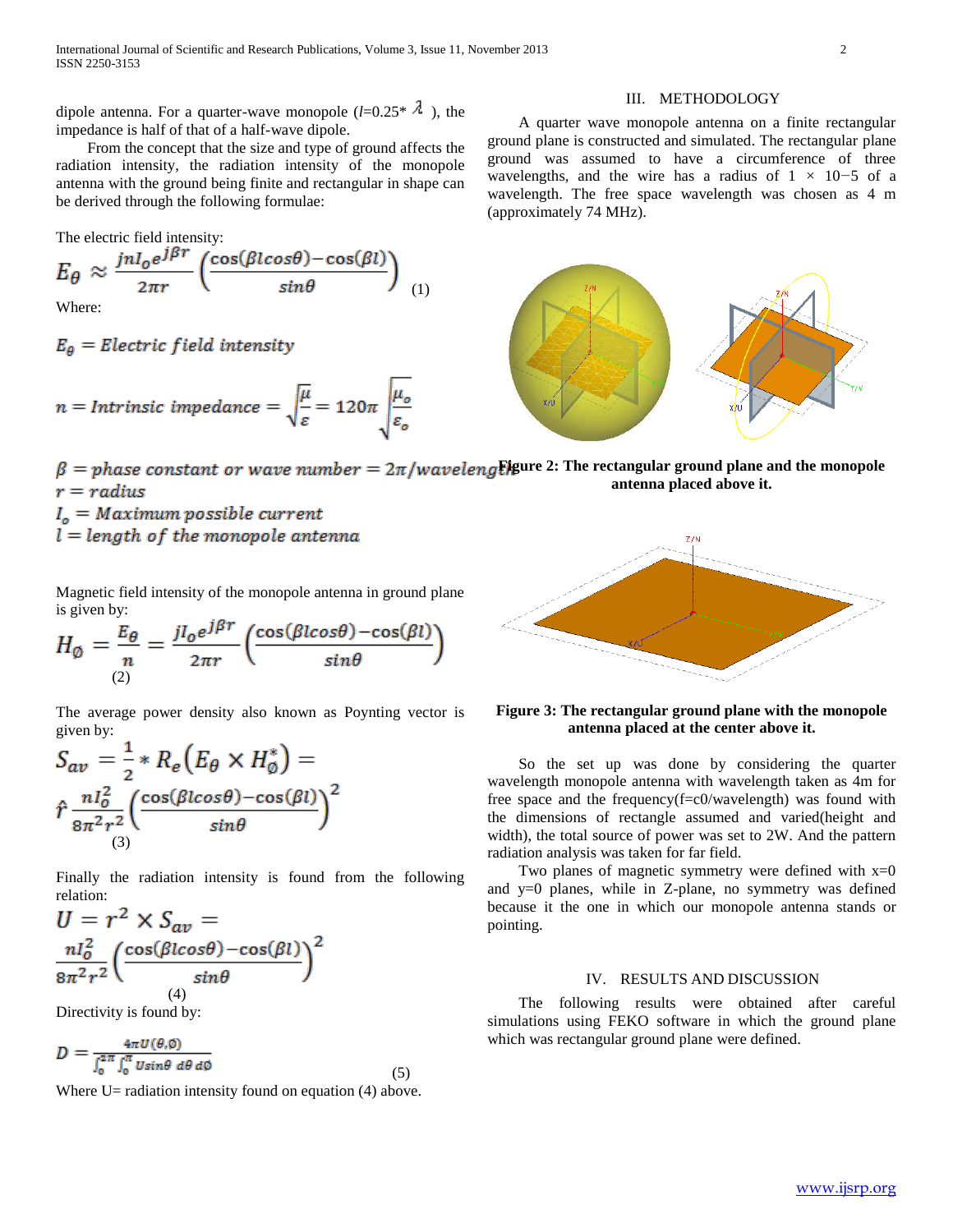

**Figure 4: (a) A full 3D plot of the radiated E-field. (b) A cut wave plane 3D plot of the radiated E-field**



**Figure 5: Requested far field directivity of the monopole antenna on rectangular ground plane.**



 $18$  $\overline{1}$  $11$ 

 $\frac{6}{3}$